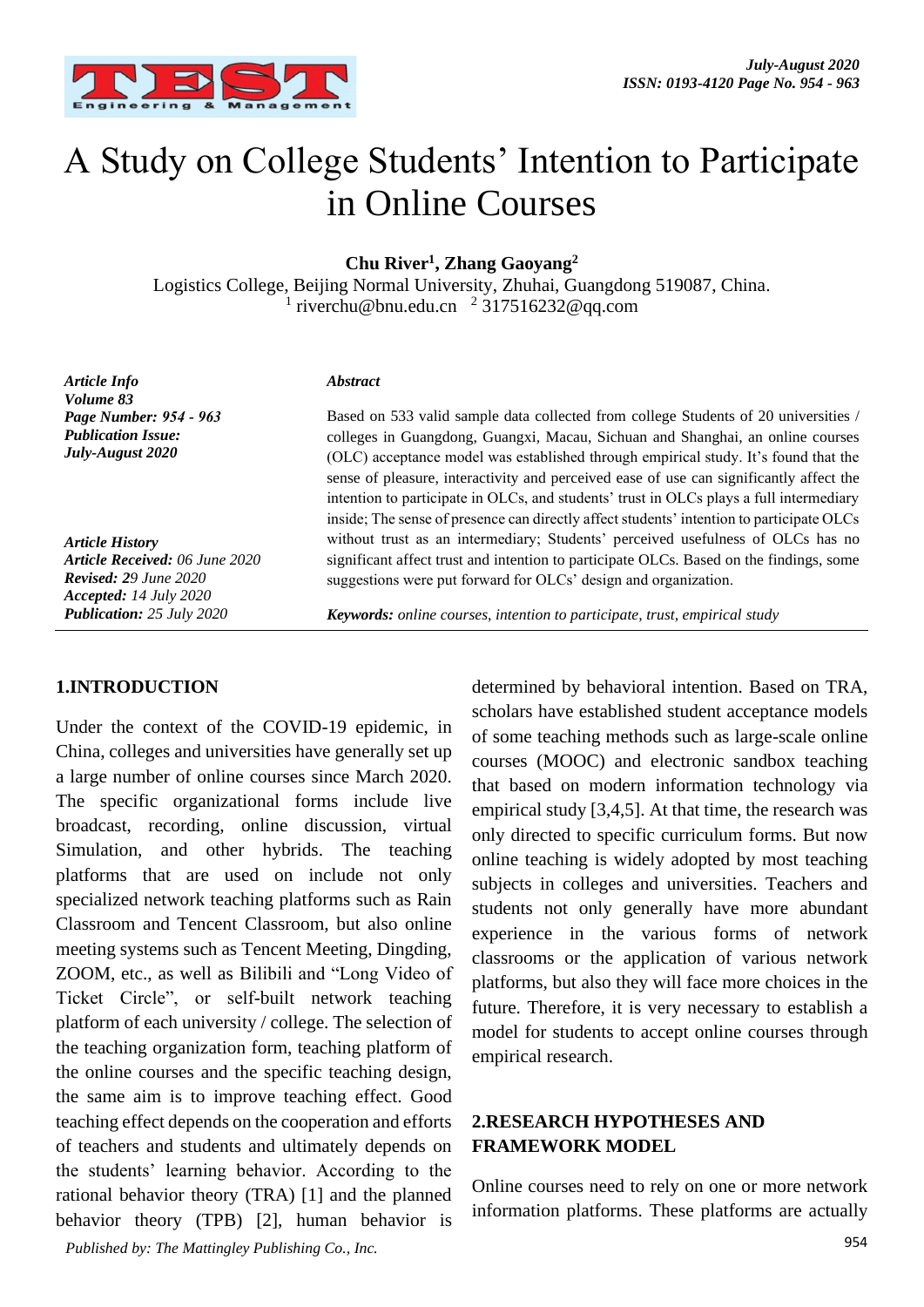

information systems. Based on TRA, the most famous model of influencing factors of users' intention to use information systems is the Technology Acceptance Model (TAM). TAM points out that users' intention to use the system is ultimately determined by their perceived usefulness (*PU*) and perceived ease of use (*PE*) [6]. Among them, perceived usefulness refers to the degree to which users think that using a certain technology or system can improve their work efficiency. Perceived ease of use refers to the degree to which users think that a certain technology or system is easy to use, such as easy to learn, easy to operate, or the operation process is clear and easy to understand. Starting from TAM, many empirical studies on students' intention to participate in teaching methods based on modern information technology have shown that students' perceived usefulness and perceived ease of use for online teaching will affect their intention to participate [7,8,9].

Chu R. *et al*. (2014) introduced the factors of playfulness and trust into TAM in order to study the intention of college students to participate in MOOC [3]. This empirical study found that the playfulness of the courses and students' ease of use of MOOC affected students' trust in MOOC, which in turn affected their intention to participate through trust. Chu R. *et al*. (2015) [4] and Dong X. F. *et al*. (2017) [5] have also found the same findings in the study of electronic sand table courses. One of the common points of the above three studies is that trust plays an important intermediary role between the influencing factors of behavioral intention and behavioral intention. Specifically, the meaning of trust stems from the definition by Hoffman *et al*. (2006) which widely adopted in the IT field, that is, "the expectation that a service will be provided or a commitment will be fulfilled" [10]. It can be understood as the user's confidence that one system will provide stable, reliable and continuous highquality services. The above three studies regard the playfulness of the course, that is, whether the course itself is interesting, as one of the influencing factors of students' intention to participate. It may be appropriate for some specific courses, but it does not necessarily apply to the current online courses that are relatively diverse in terms of organizational form and subject category. Actually, learning is not entertainment, in other words, not all courses are interesting. Some courses are even very boring, but students may also gain the pleasure of a sense of accomplishment after overcoming difficulties and frustrations [11]. Therefore, replacing playfulness with "pleasure" will make the model more universal.

Students' intention to participate in online courses may also be related to whether they can feel a sense of presence in the classroom. To be specific, Huang L. Q. (2016) believes that the lack of "face-to-face presence" in traditional classroom teaching will make it difficult for students to concentrate on learning for a long time. He considers that improving the sense of presence of online classrooms can weaken students' psychological distance and greatly increase student participation [12]. Xu X. Q. *et al*. (2017) pointed out through empirical research that good interaction between teachers and students can conducive to increase students' satisfaction with online courses [13].

Therefore, this study will try to determine through empirical studies in college and university students the usefulness and ease of use of online courses, the sense of pleasure in online courses, the impact of presence on their intention to participate, and the intermediary role of trust Situation. To facilitate empirical analysis, the following research hypothesizes are made out.

**Hypothesis 1:** Perceived usefulness of online courses has a direct positive influence on students' trust in the courses.

**Hypothesis 2:** Perceived usefulness of online courses has a direct positive influence on students' intention to participate in the course.

**Hypothesis 3:** Pleasure in online courses has a direct positive influence on students' trust in the course.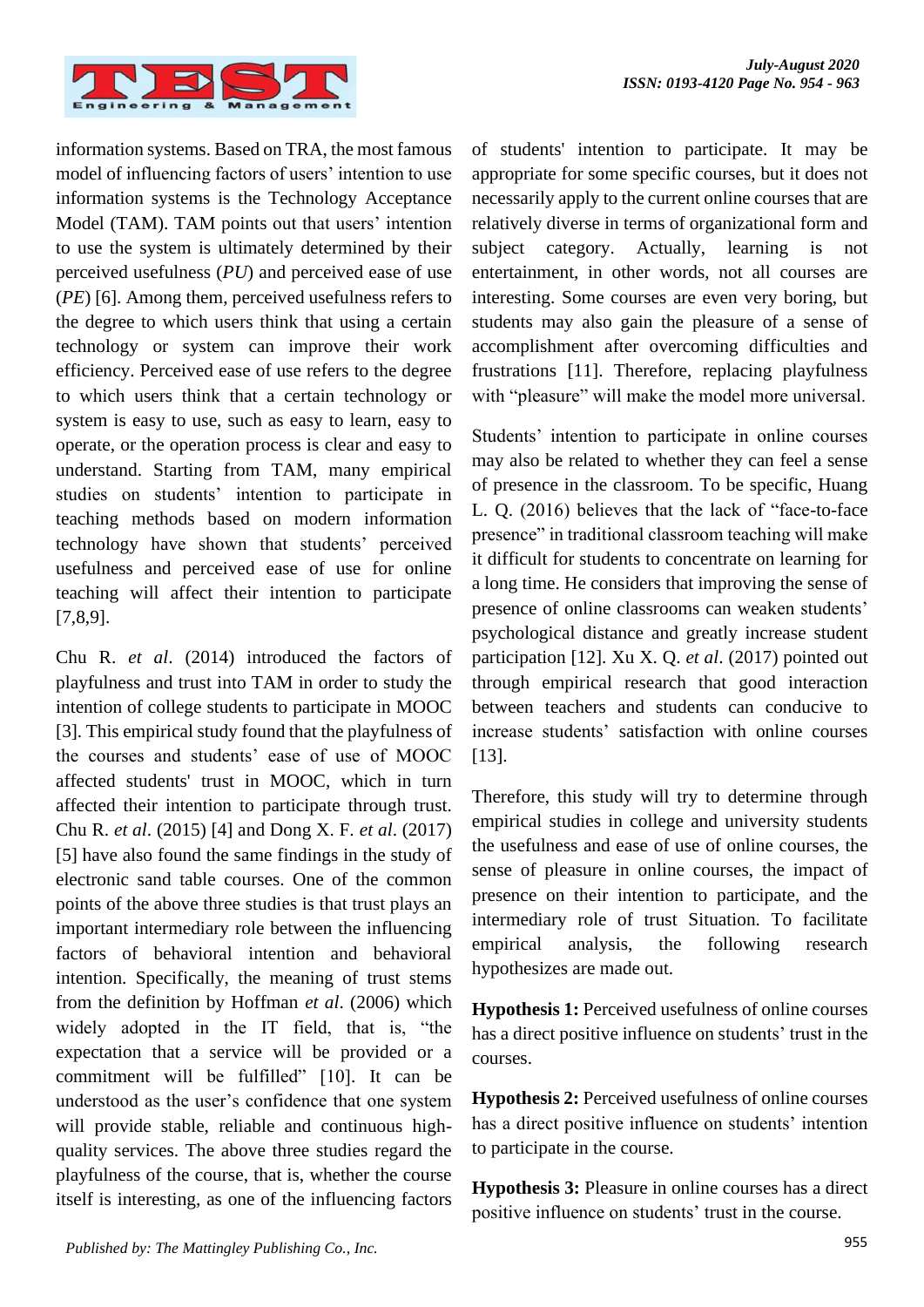

**Hypothesis 4:** Pleasure in the online course has a direct positive effect on students' intention to participate in the course.

**Hypothesis 5:** Perceived ease of use of the online courses has a direct positive effect on students' trust towards the courses.

**Hypothesis 6:** Perceived ease of use of online courses has a direct positive effect on students' intention to participate in the courses;

**Hypothesis 7:** Sense of presence of the online course has a direct positive influence on students' trust towards the course.

**Hypothesis 8:** Sense of presence of the online course has a direct positive influence on students' intention to participate in the courses.

**Hypothesis 9:** Students' trust towards online courses directly influences on intention to participate in the courses.

According to the research hypothesis, a research framework model can be established as shown in Figure 1.



Figure 1. Research Framework Model

This study obtained first-hand information by questionnaire survey. The target population of the questionnaire survey is junior college students and undergraduates. The questionnaire is divided into three parts. Part I is used to determine whether the interviewee is a junior college student

undergraduate, whether they have participated in an online course in the last 30 days, and what is the subject recently participated in an online course. Among the three questions, if one of the interviewee' first two answers is "No", the survey will be ended directly. Part II is composed of 22 items in 6 groups (the specific contents of each item are shown in Table 2). The Licot 7-point scales were used to measure the 6 constructs (latent variables) in the research model. For the 22 measurement variables, the interviewees were asked to select their degree of agreement with the content expressed in the topic based on their feelings about the online course, and 7 stands for "very agree" meanwhile 1 stands for "very disagree". Part III involves the basic personal information of interviewees.

## **3.RESULTS AND ANALYSIS**

The questionnaire was distributed online via the WeChat group and QQ group to current college students from 20 universities in Guangdong, Guangxi, Macau, Sichuan and Shanghai. In order to prevent repeated filling and submission by the same interviewee, the electronic questionnaire is set to be able to submit the answer sheet only once on the same Mac address.

## **3.1 Sample Characteristies**

The questionnaire survey was conducted on March 27 and 28, 2020, and a total of 603 answer sheets were recovered. Among them, all of the items in Part II of 70 questionnaire sheets were chosen the same option, so they were eliminated. Then 533 effective answer sheets were obtained, with an effective rate of 88.39%. According to the statistics of the effective answers, there were 436 undergraduates (81.8%), 97 junior college students (18.2%), and 360 female students (67.5%), 165 male students (31.0%), 8 other students (1.5%) refused to disclose gender, and 174 courses are involved, of which 144 people (27.0%) are involved in the top 5 courses with the highest concentration of respondents.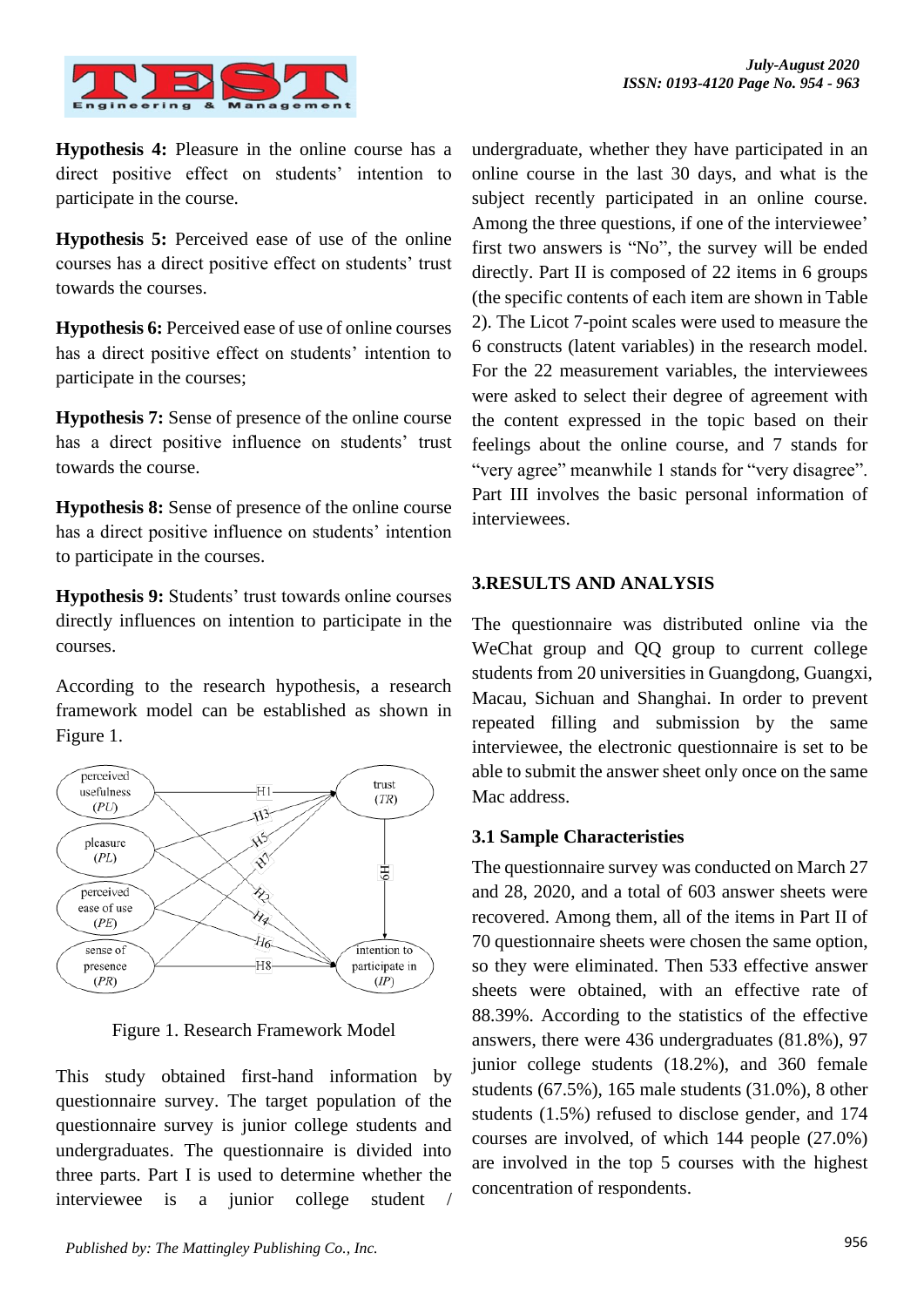

|               |                             | frequency      | proportion (%) | exumulative proportion (%) |  |
|---------------|-----------------------------|----------------|----------------|----------------------------|--|
|               | Female                      | 360            | 67.5           | 67.5                       |  |
| gender        | Male                        | 165            | 31.0           | 98.5                       |  |
|               | unknown                     | 8              | 1.5            | 100.0                      |  |
| educational   | junior college              | 97             | 18.2           | 18.2                       |  |
| level         | undergraduate college       | 436            | 81.8           | 100.0                      |  |
|               | $\mathbf{1}$                | 196            | 36.8           | 36.8                       |  |
|               | $\overline{2}$              | 227            | 42.6           | 79.4                       |  |
| grade         | 3                           | 103            | 19.3           | 98.7                       |  |
|               | $\overline{4}$              | $\overline{7}$ | 1.3            | 100.0                      |  |
|               | Comprehensive English       | 51             | 9.6            | 9.6                        |  |
|               | Web Design                  | 28             | 5.3            | 14.8                       |  |
|               | Fundamentals of             | 24             | 4.5            | 19.3                       |  |
| subject       | Programming                 |                |                |                            |  |
|               | <b>Advanced Mathematics</b> | 22             | 4.1            | 23.5                       |  |
|               | Marketing                   | 19             | 3.6            | 27.0                       |  |
|               | others                      | 389            | 73.0           | 100.0                      |  |
|               | live broadcast              | 310            | 58.2           | 58.2                       |  |
|               | live broadcast + recorded   | 143            | 26.8           | 85.0                       |  |
| main forms of | broadcast                   |                |                |                            |  |
|               | recorded broadcast          | 54             | 10.1           | 95.1                       |  |
| the course    | online discussion           | 10             | 1.9            | 97.0                       |  |
|               | uebung                      | 10             | 1.9            | 98.9                       |  |
|               | others                      | 6              | 1.1            | 100.0                      |  |
|               | total                       | 533            | 100.0          | 100.0                      |  |

Table 1. Sample Characteristics

#### **3.2 Reliability and Validity Assessment**

As shown in Table 2, using IBM SPSS 19 to perform reliability analysis on the sample data, the overall Cronbach's α value is 0.934, and the lowest Cronbach's α value in each construct is *TR* (0.873). According to the recommendations of Hair *et al*. (2010), in order to ensure acceptable internal reliability, Cronbach's α value is 0.6 or more. Therefore, Cronbach's  $\alpha$  value of this sample data is far superior to this standard.

Bartlett's sphericity test showed that  $\chi^2 \approx 13355.792$ ,  $df = 231$ , *Sig.*  $\approx$  0.000; Kaiser-Meyer-Olkin test

showed *KMO*  $\approx$  0.966. The above indicators demonstrate that the sample data is suitable for factor analysis. Table 3 shows the results of the exploratory factor analysis of sample data using the maximum variance method in IBM SPSS 19. It can be seen that the overall structural validity of the initial research model is not ideal. In particular, after deep analysis of the latent variable *PR*, which the corresponding measured variables are *pr*2 and *pr*3, both from the distribution of the factor load value or the semantics of the measured variable, the 2 measured variables should be isolated to form new latent variables for analysis.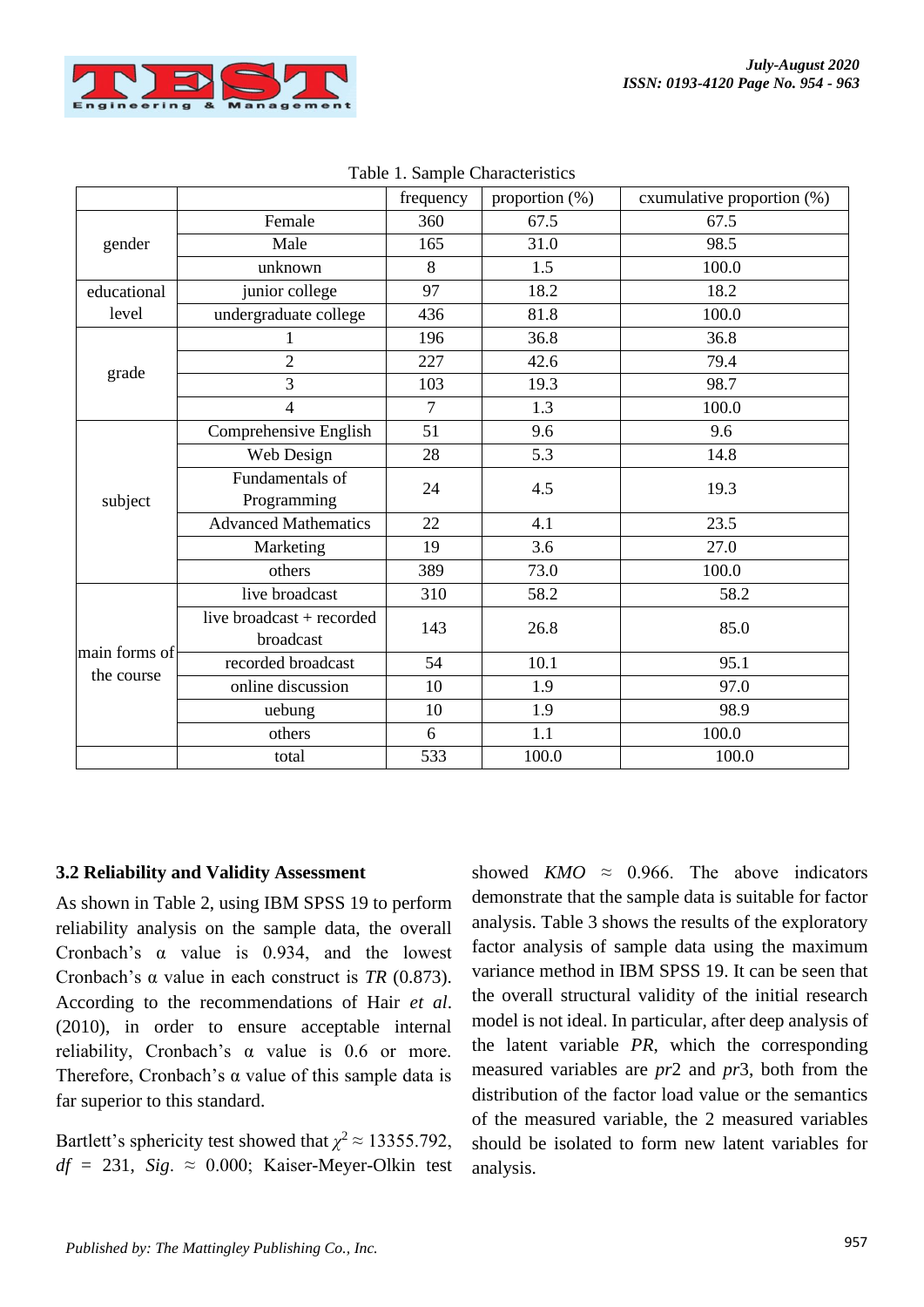

|                                     |     |                                                                                                             |      | St.   | Cronbach's |  |  |
|-------------------------------------|-----|-------------------------------------------------------------------------------------------------------------|------|-------|------------|--|--|
| latent Var.                         |     | measurement Var.                                                                                            | mean | Dev.  | $\alpha$   |  |  |
| perceived<br>usefulness<br>(PU)     | pu1 | I learned a lot from this online course.                                                                    | 4.87 | 1.452 |            |  |  |
|                                     | pu2 | This online course can bring me a lot of thinking.                                                          | 4.71 | 1.407 |            |  |  |
|                                     | pu3 | This online course helps me to study hard.                                                                  | 4.57 | 1.468 | .941       |  |  |
|                                     | pu4 | This online course enables me to break through the<br>limitation of space to keep learning.                 | 4.62 | 1.431 |            |  |  |
|                                     | pl1 | This online course is interesting                                                                           | 4.58 | 1.245 |            |  |  |
| pleasure<br>(PL)                    | pl2 | I won't pass a day as if it were a year in this online<br>course.                                           | 4.44 | 1.297 | .889       |  |  |
|                                     | pl3 | I feel relaxed and happy in this online course.                                                             | 4.37 | 1.237 |            |  |  |
| perceived                           | pe1 | This online course can be easily accessed through the<br>Internet without barriers.                         | 5.11 | 1.454 | .874       |  |  |
| ease of use<br>(PE)                 | pe2 | The platform that this online teaching relies on is easy to<br>use.                                         | 5.29 | 1.348 |            |  |  |
|                                     | pe3 | The operations required to participate in this online<br>course are quite simple.                           | 5.30 | 1.358 |            |  |  |
|                                     | pr1 | This online teaching can make me feel like I am in the<br>classroom.                                        | 4.56 | 1.650 |            |  |  |
| sense of                            | pr2 | In this online course, I can interact with the teacher very<br>well.                                        | 4.68 | 1.576 |            |  |  |
| presence<br>(PR)                    | pr3 | In this online course, I can interact well with my<br>classmates.                                           | 4.45 | 1.567 | .924       |  |  |
|                                     | pr4 | This online course has a sense of ritual which is the same<br>as attending class in the classroom.          | 3.88 | 1.678 |            |  |  |
|                                     | pr5 | This online course has a class atmosphere.                                                                  | 4.23 | 1.664 |            |  |  |
| trust<br>(TR)                       | tr1 | Online teaching is an advanced teaching method and<br>technology.                                           | 5.14 | 1.450 | .873       |  |  |
|                                     | tr2 | Online teaching would become an increasingly important<br>teaching method and technology                    | 4.73 | 1.606 |            |  |  |
|                                     | tr3 | The teaching effect of this online course is good.                                                          | 4.84 | 1.497 |            |  |  |
| intention to<br>participate<br>(IP) | ip1 | I'm very happy to take online courses like this one.                                                        | 4.57 | 1.650 |            |  |  |
|                                     | ip2 | I am very happy to actively participate in more online<br>courses like this one.                            | 4.50 | 1.663 |            |  |  |
|                                     | ip3 | I will gladly continue to participate in online courses like<br>this one if I have the opportunity.         | 4.45 | 1.671 | .973       |  |  |
|                                     | ip4 | Compared to traditional classrooms, I will be equally<br>happy to participate in such online courses again. | 4.48 | 1.683 |            |  |  |
| overall                             |     |                                                                                                             |      |       |            |  |  |

#### Table 2. Reliability Analysis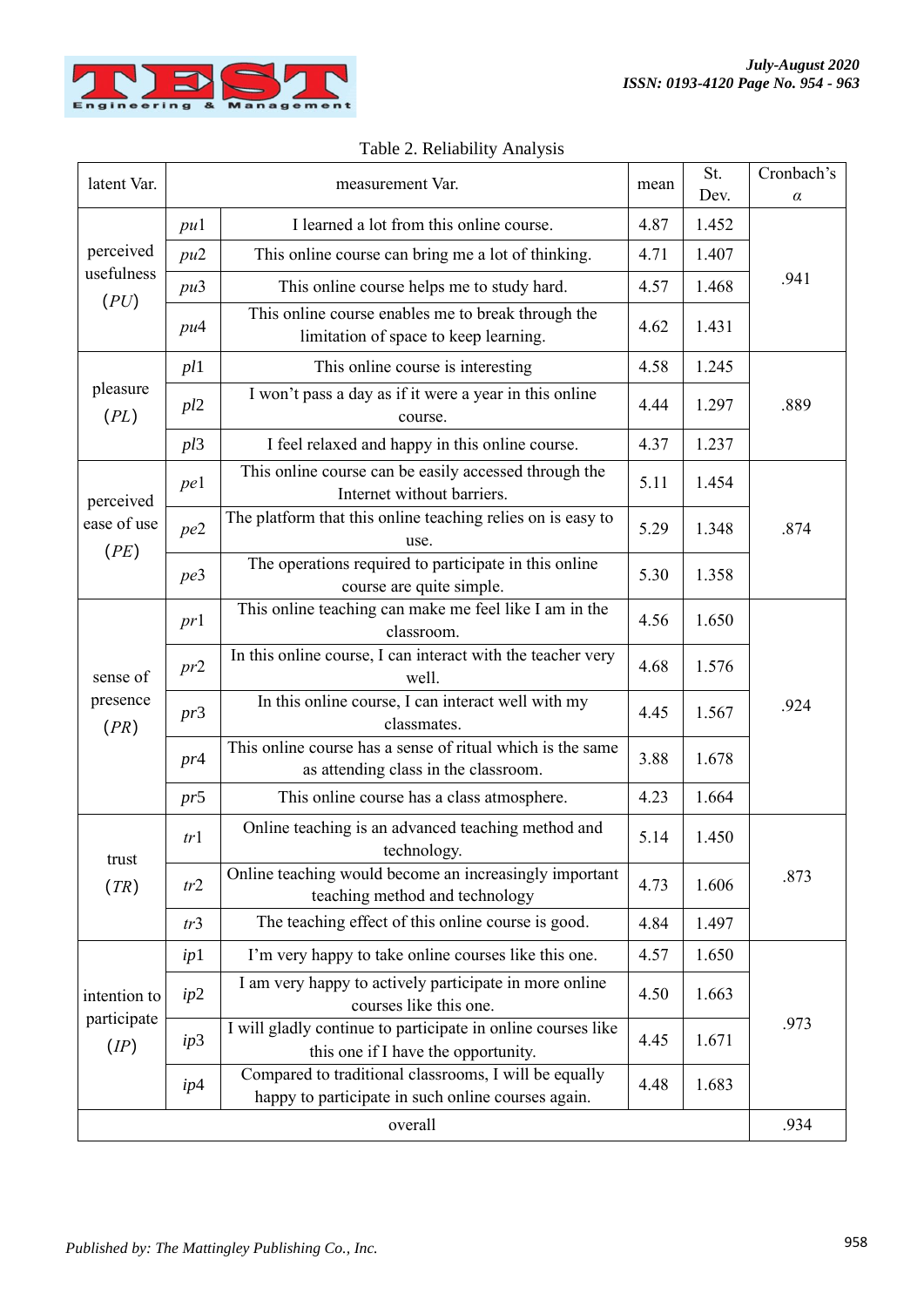

Table 3. Exploratory Factor Analysis (EFA)

|     | factor       |                |      |                |      |         |  |  |
|-----|--------------|----------------|------|----------------|------|---------|--|--|
|     | $\mathbf{1}$ | $\overline{2}$ | 3    | $\overline{4}$ | 5    | 6       |  |  |
| pe1 | .217         | .214           | .167 | .826           | .161 | $-.037$ |  |  |
| pe2 | .219         | .295           | .127 | .777           | .200 | .247    |  |  |
| pe3 | .191         | .304           | .143 | .729           | .072 | .346    |  |  |
| pu1 | .222         | .772           | .206 | .342           | .150 | .202    |  |  |
| pu2 | .249         | .811           | .178 | .224           | .238 | .119    |  |  |
| pu3 | .302         | .738           | .323 | .269           | .220 | .138    |  |  |
| pu4 | .374         | .648           | .356 | .330           | .143 | .156    |  |  |
| pr1 | .379         | .294           | .740 | .140           | .150 | .093    |  |  |
| pr2 | .312         | .304           | .307 | .231           | .722 | .180    |  |  |
| pr3 | .308         | .243           | .323 | .197           | .766 | .155    |  |  |
| pr4 | .332         | .218           | .757 | .156           | .296 | .128    |  |  |
| pr5 | .319         | .306           | .621 | .206           | .411 | .195    |  |  |
| pl1 | .347         | .358           | .514 | .249           | .315 | .304    |  |  |
| pl2 | .471         | .266           | .427 | .212           | .082 | .528    |  |  |
| pl3 | .539         | .295           | .325 | .292           | .130 | .461    |  |  |
| tr1 | .421         | .188           | .106 | .296           | .302 | .642    |  |  |
| tr2 | .635         | .222           | .185 | .121           | .257 | .419    |  |  |
| tr3 | .479         | .421           | .326 | .250           | .251 | .406    |  |  |
| ip1 | .789         | .265           | .277 | .248           | .226 | .202    |  |  |
| ip2 | .824         | .249           | .308 | .214           | .180 | .144    |  |  |
| ip3 | .827         | .247           | .298 | .203           | .200 | .146    |  |  |

Table 4 shows the results of the exploratory factor analysis after optimization adjustments (*pl*1, *pe*1 and *tr*3 with lower factor loads have been deleted). According to the standard proposed by Hair *et al*. (2010), that is the load value of each factor variable should greater than or equal to 0.5 [14], it can be seen the adjusted scale has good structural validity. Based on the adjusted scale, *pr*2 and *pr*3 are separated from *PR* to form a new latent variable, named "interactivity" (IT). Then, the following research assumptions are added:

*ip*4 **.810** .231 .249 .249 .202 .202 .164

Hypothesis H7-1: The interactive of online courses has a direct positive effect on students' trust toward the online course;

Hypothesis H8-1: The interactive of online course has a direct positive effect on students' intention to participate in the online course.

| Table 4. EFA after Optimizing the Measurement |
|-----------------------------------------------|
| <b>Variables</b>                              |

|     | factor       |                |      |                |      |      |                |
|-----|--------------|----------------|------|----------------|------|------|----------------|
|     | $\mathbf{1}$ | $\overline{2}$ | 3    | $\overline{4}$ | 5    | 6    | $\overline{7}$ |
| pr2 | .298         | .314           | .242 | .198           | .760 | .164 | .146           |
| pr3 | .285         | .257           | .282 | .163           | .784 | .106 | .188           |
| pr1 | .349         | .318           | .758 | .102           | .151 | .121 | .161           |
| pr4 | .311         | .230           | .751 | .145           | .325 | .172 | .112           |
| pr5 | .319         | .306           | .574 | .220           | .456 | .203 | .095           |
| pe2 | .226         | .318           | .128 | .797           | .215 | .083 | .168           |
| pe3 | .210         | .298           | .131 | .832           | .110 | .175 | .129           |
| pu1 | .224         | .773           | .169 | .347           | .174 | .155 | .100           |
| pu2 | .226         | .825           | .166 | .184           | .235 | .092 | .152           |
| pu3 | .273         | .757           | .313 | .221           | .224 | .131 | .164           |
| pu4 | .352         | .664           | .306 | .286           | .188 | .259 | .078           |
| ip1 | .772         | .277           | .249 | .229           | .240 | .187 | .216           |
| ip2 | .811         | .259           | .283 | .190           | .199 | .177 | .164           |
| ip3 | .816         | .254           | .274 | .187           | .221 | .172 | .160           |
| ip4 | .798         | .238           | .212 | .186           | .227 | .196 | .162           |
| pl2 | .409         | .263           | .294 | .214           | .190 | .684 | .214           |
| pl3 | .482         | .308           | .197 | .250           | .222 | .602 | .226           |
| tr1 | .551         | .235           | .247 | .123           | .187 | .129 | .591           |
| tr2 | .332         | .202           | .140 | .332           | .243 | .238 | .702           |

## **3.3 Analysis of Variance**

Generally, one of the important purposes of online courses in living broadcast mode is to improve interactivity and presence. In order to understand whether there is a difference in the students' intention to participate, presence, interactivity in different forms of online courses, the different forms of the teaching as factors via SPSS 19, the variables *pr*1, *pr*4, *pr*5, *pr*2, *pr*3, *ip*1, *ip*2, *ip*3 in sample data were measured in one-way analysis of variance (ANOVA). The results showed that except for *pr*1, the average scores of the other 7 measured variables of different teaching forms were significantly different from each other.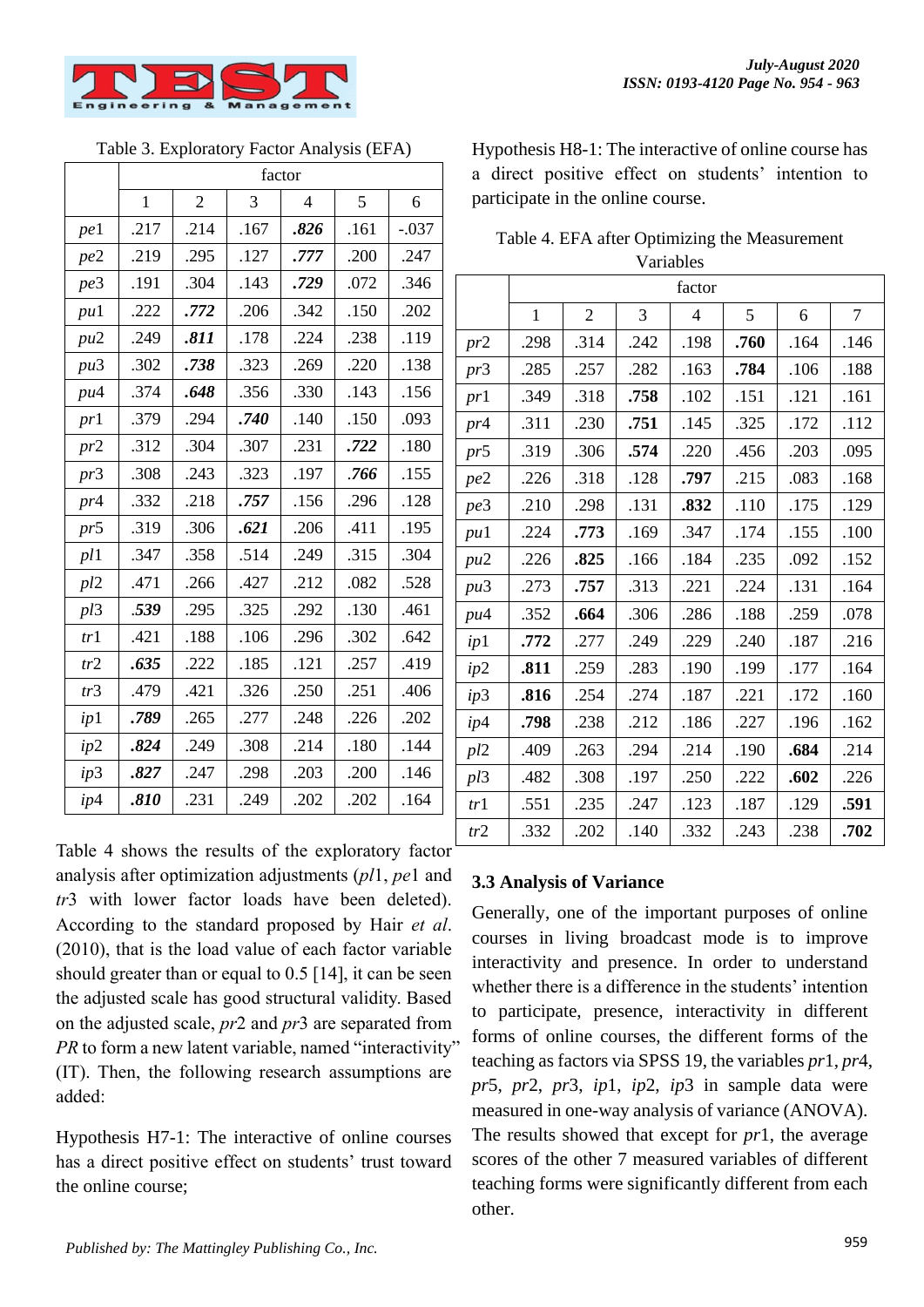

| Meas. Var. | $(I)$ form        | $(J)$ form        | mean Diff<br>$(I-J)$ | Std. Err. | $\boldsymbol{P}$ |
|------------|-------------------|-------------------|----------------------|-----------|------------------|
| pr4        | live $+$ recorded | discussion        | $1.637*$             | .542      | .032             |
|            | live              |                   | $1.619*$             | .533      | .030             |
|            | recorded          | live              | $-.822**$            | .240      | .009             |
| pr5        | live $+$ recorded | discussion        | $2.173**$            | .532      | .001             |
|            | live              |                   | $2.277**$            | .522      | .000             |
|            | recorded          | live $+$ recorded | $-.766*$             | .246      | .024             |
|            |                   | live              | $-1.020**$           | .227      | .000             |
| pr2        | live $+$ recorded | discussion        | $1.536*$             | .504      | .029             |
|            | live              |                   | $1.790*$             | .495      | .004             |
| pr3        | recorded          | live $+$ recorded | $-.944**$            | .245      | .002             |
|            |                   | live              | $-.928**$            | .226      | .001             |
|            | live $+$ recorded |                   | $1.673*$             | .502      | .012             |
|            | live              |                   | $1.658*$             | .493      | .011             |
| ip1        | recorded          | discussion        | $1.690*$             | .527      | .018             |
| ip3        | live              |                   | $1.574*$             | .535      | .040             |
| ip4        |                   |                   | $1.587*$             | .538      | .039             |

Table 5 ANVOA (only items with significant mean difference were shown)

 $0.01 \leq {}^*P < 0.05$ ,  ${}^{**}P < 0.01$ 

### **3.4 Structural Equation Modeling Analysis**

Figure 2 shows the results of the Structural Equation Modeling (SEM) analysis of sample data using Amos 17. Chi-square test showed that  $\chi^2 \approx 459.699$ , degree of freedom  $df = 136$ ,  $\chi^2/df \approx 3.380$ . According to the recommendations of Bagozzi & Yi (1988),  $\chi^2/dt$ should be less than 3.0 [15] when the model fits well. But considering the number of samples in this study is relatively large, and  $\chi^2$  is greatly affected by the scale of the sample. Therefore, the chi-square degree of freedom ratio should be used with caution as the

main indicator of the test model fitting situation, and other indicators should be referenced as much as possible. [16,17]. In this sample, approximate root mean square error *RMSEA*  $\approx$  0.067, and Browne & Cudeck (1993) pointed out that  $0.05 \leq RMSEA \leq 0.08$ means that the model fits acceptable [18]. Simultaneously, the comparative fit index  $CFI \approx$ 0.972, and Bentler (1990) pointed out that *CFI* > 0.9 shows that the model's fitting situation is good [19]. Based on the above analysis, this study believes that the overall fitting situation of the model is acceptable.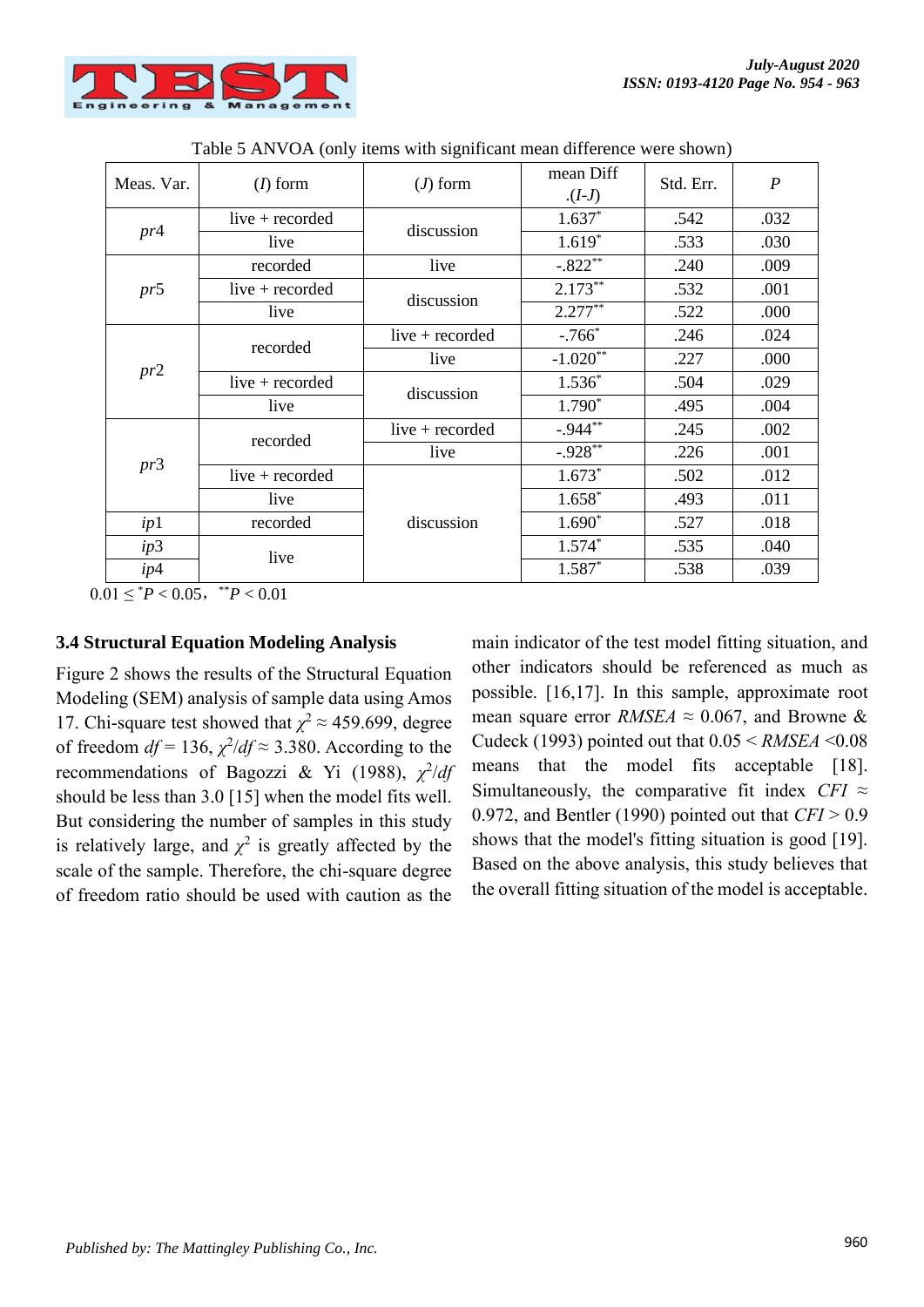



Figure 2. SEM Results

In the SEM, the latent variables *US*, *PL*, *EU*, *PR*, and *IT* only appear as independent variables. The Pearson correlation coefficients among the 5 independent variables are all less than 0.8 except *PR*-*IT*. According to the criteria proposed by Moore (2007) [20], except for *PR*-*IT*, the discrimination between latent variables is clear, and the risk of multicollinearity is low. For *PR* and *IT*, in the initial research hypothesis, they belong to the same latent variable, so it is not surprising that there is a high correlation between them. According to comprehensive considerations including previous exploratory factor analysis, this study believes that *IT* is independent of *PR* is still appropriate. Based on the results of SEM analysis, Hypothesis 3, 5, 7, 8-1 and 9 are supported.

#### **4.CONCLUSION AND SUGGESTIONS**

#### **4.1 Discussion**

According to the results of SEM analysis, the paths *PL→TR*, *EU→TR*, *IT→TR*, *TR→IA* are significant, and the paths  $PL\rightarrow IA$ ,  $EU\rightarrow IA$ ,  $IT\rightarrow IA$  is not significant. It means that pleasure, interactivity, and ease of use have significant positive impacts on the intention to participate in online courses, and students' trust in online courses plays a full intermediary role.

The path *PR→TR* is not significant, and *PR→IA* is significant. It means that the sense of presence can directly affect students' intention to participate in online courses without the need for trust as an intermediary role.

The paths *US→TR* and *US→IT* are not significant, which means that students' perceived usefulness of online courses has no significant impact on trust and intention to participate. This situation is not common in empirical research based on TAM. One possible reason is that online courses have almost become the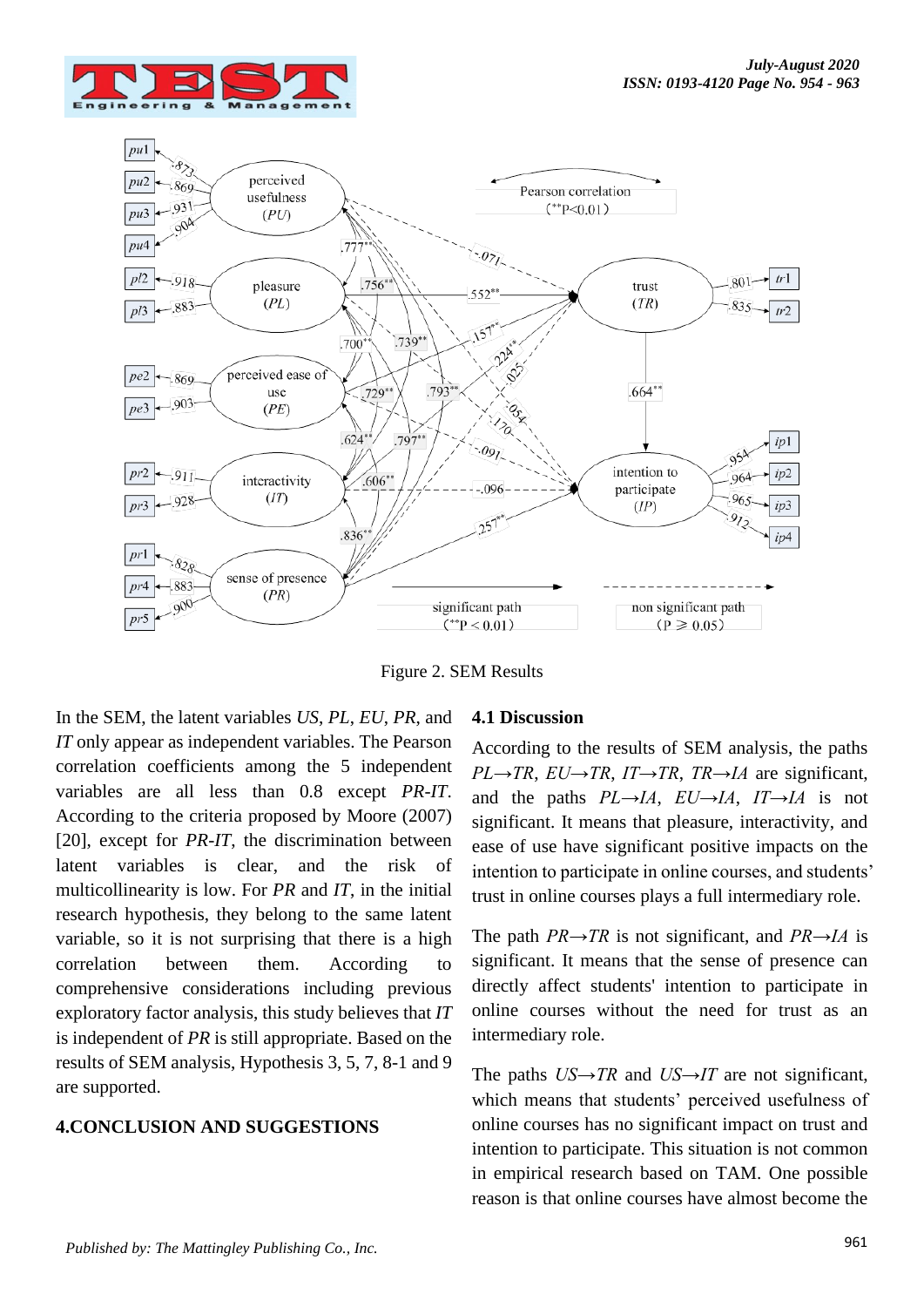

only way to ensure that teaching activities can continue during the epidemic. Its important role is beyond doubt. Therefore, students no longer need to make judgments about the usefulness of courses when considering their level of participation in online courses.

Variance analysis shows that in the discussion teaching method, students feel a sense of ritual, teaching atmosphere and interactivity that are weaker than those teaching forms which are live broadcast or living broadcast & recording, and the intention to participate in online courses is also weaker than that of living broadcast group and recording group. Actually, the discussion teaching method is interactive design. There are two possible reasons for this result. The first is that the size of the discussion group is small (10 people), and there may be small sample deviations. Secondly, compared with the traditional methods, the discussion teaching methods have set new and higher requirements for teaching and learning. If participants cannot adapt to this change and the lecturing role of the teacher is weakened, an active discussion will be difficult to continue.

In terms of the teaching atmosphere, the living broadcast group has more positive feelings than the recording group. In terms of interactivity, the living broadcast & recording group has stronger feelings than the recording group. In terms of the sense of presence and interactivity, there is no significant difference between the living broadcast & recording group and the living broadcast group. About course participation intention, there is also no significant difference between the three groups, which are the recording group, living broadcast group, living broadcast & recording group.

#### **4.2 Apply Recommendations**

1) Pleasure is the most important factor that influences students' trust towards online courses which continues to effects students' intention to participate. The sense of pleasure can not be simply understood as interesting courses (the measurement

variable *pl*1 "online courses are very interesting" is eliminated in the exploratory factor analysis and optimization process that also can reflect this to a certain extent). To be specific, Pleasure comes from the charm of the course content and instructional design. Whether it is a traditional classroom or an online course, the most important thing is to guide students to pay attention to the course content itself.

2) Interactivity is another important factor that influences students' trust towards online courses so it should be given full attention in instructional design. As analyzed in the previous content, online courses are more beneficial to teacher-student interactions than in the traditional classroom, simultaneously this form has higher requirements for network bandwidth. In addition, the real-time interaction of recording and broadcasting teaching is weak, but the advantages are also very obvious. First, teaching by recording lessons has relatively low network requirements. Second, teachers can edit the content before the class to improve teaching efficiency. Third, when students watch recording videos, they can repeat to play it if they encounter an incomprehensible knowledge, that is conducive to students to improve the ability to learn independently. Therefore, online teaching can form a combination of live broadcasting teaching and recording teaching, and adjust the teaching content and proportion of the two according to the characteristics of different courses. This way can have the advantages of both and the students' interaction needs and satisfaction will not be reduced.

3) There is a close relationship between the sense of presence and the interactivity, but they are not synonymous. PR is a classroom atmosphere and ritual similar to the traditional face-to-face classroom. It can directly affect the enthusiasm of students to participate. In the online course, the living broadcast teaching can be used to improve students' sense of presence in some parts like checking attendance, the introduction and summary of the course content, and answering questions.